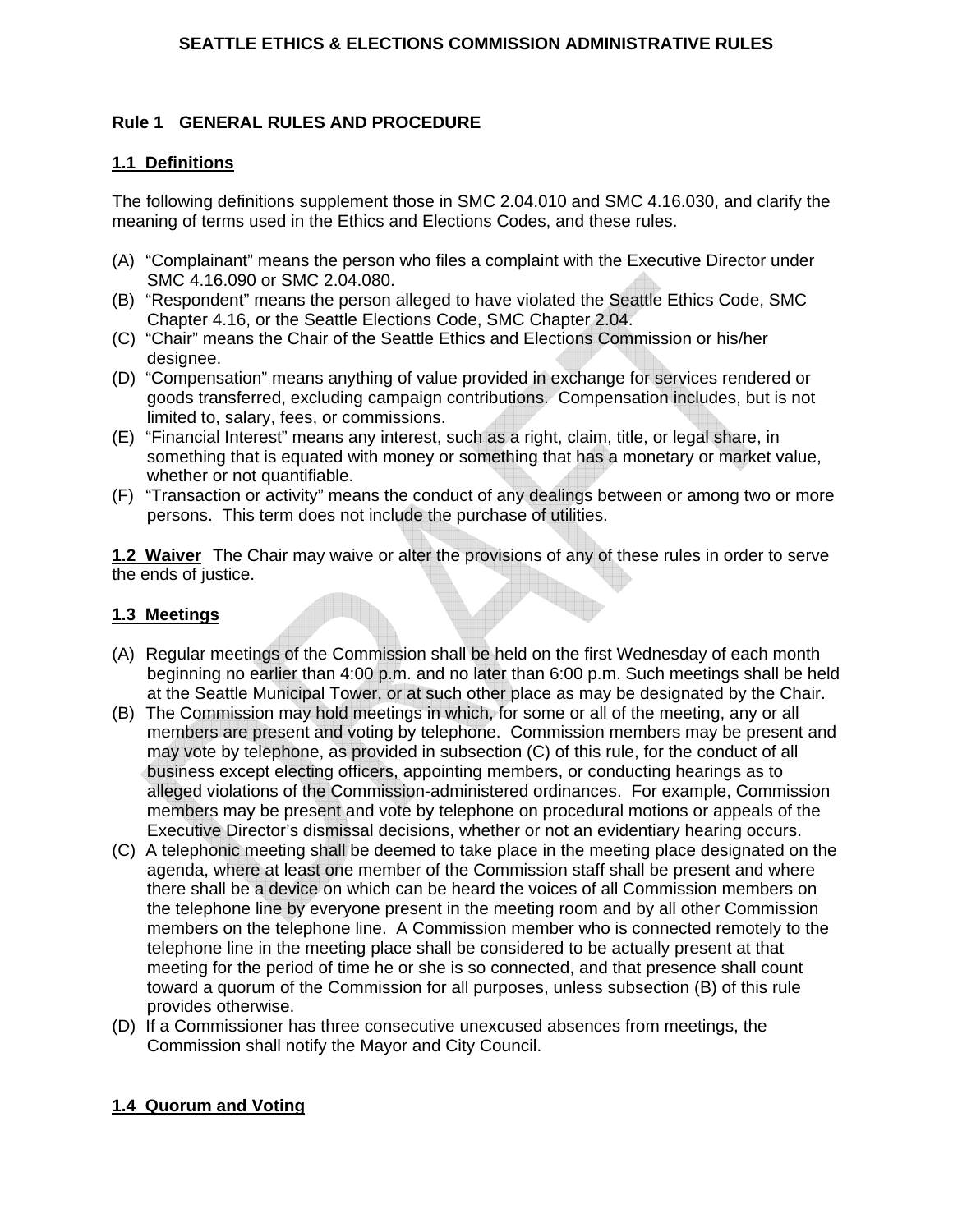- (A) Unless a quorum of five is required by ordinance or by subsection (B) of this rule, four members of the Commission shall constitute a quorum for the conduct of all business and proceedings of the Commission. The business and proceedings for which four members constitute a quorum include, but are not limited to, hearing appeals of the Executive Director's decision to dismiss, consideration of an order to the Executive Director to administratively dismiss a case, ruling on a prehearing motion, and ruling on a motion for reconsideration.
- (B) Five members of the Commission shall constitute a quorum for the promulgation of rules. Five members of the Commission are also required to constitute a quorum when either of the following is true:
	- (1) the Commission is conducting a hearing; and as a result of that hearing, the Commission will determine whether a violation of a Commission-administered ordinance has occurred; or
	- (2) the Commission is ruling on an application for modification of reporting requirements under SMC 2.04.

 Commission business that requires a quorum of five includes but is not limited to hearing charges of violation of a Commission-administered ordinance, ruling on a prehearing motion when a hearing is held on the motion and the motion requires determination of whether a violation of a Commission-administered ordinance has occurred, and ruling on a motion for reconsideration when a hearing is held on the motion and the motion requires determination of whether a violation of a Commission-administered ordinance has occurred.

- (C) Any matter coming before the Commission may be decided by majority vote of those members present and voting, provided that the quorum requirements are met.
- (D) Voting by Commission members at all meetings and all votes, except for election of officers, shall be by recorded vote.

# **1.5 Officers**

- (A) The Commission shall elect a Chair and Vice Chair annually, to take office on January 1 of the following year.
- (B) The Vice-Chair shall act as Chair in the absence of the Chair or in the event of a vacancy in that position.

#### **1.6 Petition for Rules**

- (A) Any adult resident of the City of Seattle may, pursuant to SMC 3.02.040, petition the Commission for the adoption, amendment, or repeal of any Commission rule. A petition shall be in writing, signed by the petitioner, and shall contain:
	- (1) The name and address of the petitioner;
	- (2) The substance of the requested rule, and a brief statement of the reason why adoption of such rule is necessary or desirable; or
	- (3) In the case of a petition for amendment or repeal of a rule, the number of the rule to be amended or repealed, the substance of any requested amendment, and a brief statement of the reason why amendment or repeal of such rule is necessary or desirable.
- (B) A petition for adoption, amendment, or repeal of a rule shall be heard and considered at the next regularly scheduled Commission meeting, if the petition is received at least 14 days prior to the meeting, or at the next following meeting if not received within 14 days before a regularly scheduled meeting.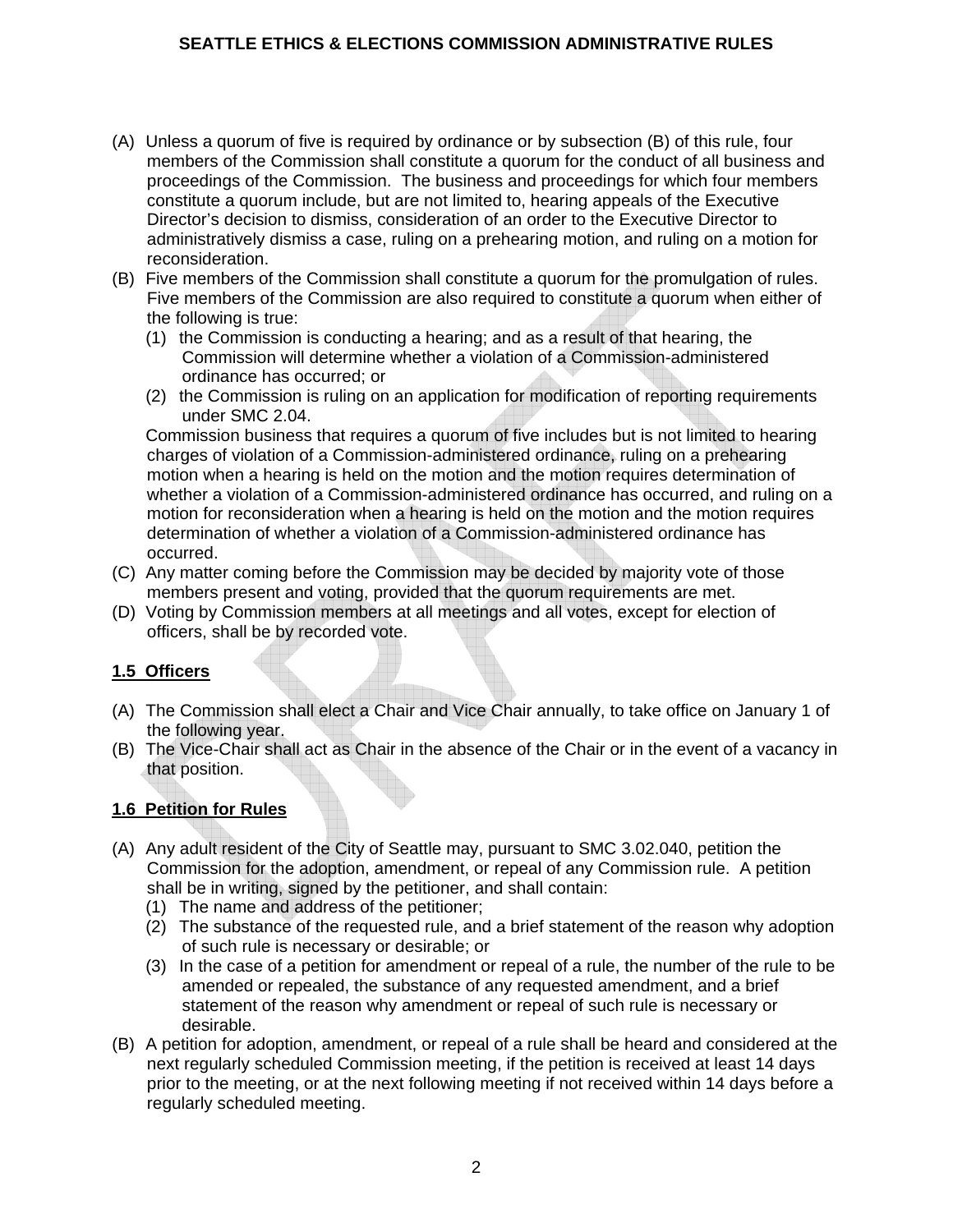(C) The Commission shall, within 60 days after submission of the petition, either deny the petition in writing, stating its reasons for the denial, or initiate rule-making proceedings concerning the subject of such petition in accordance with SMC 3.02.030.

## **Rule 2 PUBLIC RECORDS**

**2.1 Public Records Officer** The Commission's public records shall be in the charge of the Executive Director.

## **2.2 Review of Denials of Public Records Requests**

- (A) Any person who objects to a denial of a request for a public record should, within 30 days of the date of receiving the written notice of denial, petition for review of such decision by tendering a written request for review. The written request shall specifically refer to the written statement by the Executive Director or other staff member which constituted or accompanied the denial.
- (B After receiving a written request for review of a decision denying a public record, the Executive Director or other staff member receiving the request for review shall refer it to the Chair. The Chair shall consider the matter and either affirm or reverse such denial.

## **Rule 3 ENFORCEMENT PROCEDURES**

**3.1 Computation of Time** Computation of any period of time prescribed or allowed by these rules shall begin with the first day following that on which the act or event initiating such period of time shall have occurred. When the last day of the period so computed is a Saturday, Sunday, or a national, state, or city holiday, the period shall run until the end of the next following business day.

# **3.2 Form of Complaint**

- (A) A complaint alleging violation of Seattle Municipal Code Chapter 4.16, or Seattle Municipal Code Chapter 2.04 may be brought to the attention of the Commission by any person. Complaints shall be made to the Executive Director. A complaint shall be in writing and signed by the complainant.
- (B) A complaint shall state the basic facts surrounding the alleged violation including nature of the alleged violation(s), date, time, and place, of the alleged violation(s), name of the person or persons responsible, and any documentation or other evidence the respondent can produce regarding the violation.
- (C) All complaints filed with the Executive Director shall be considered part of the Executive Director's investigative record, and shall not be subject to public disclosure under RCW 42.17, unless the complaint is used as evidence in a proceeding before the Commission or in a prosecution in a court of law.
- (D) When the Executive Director receives a written request to disclose a complaint, the Executive Director shall notify the complainant of the request so that the complainant may take necessary action to protect his or her right to privacy.

#### **3.3 Preliminary Investigation of Complaints**

(A) Upon receiving a complaint, the Executive Director shall initiate a preliminary investigation. The preliminary investigation shall be limited to the Executive Director determining if the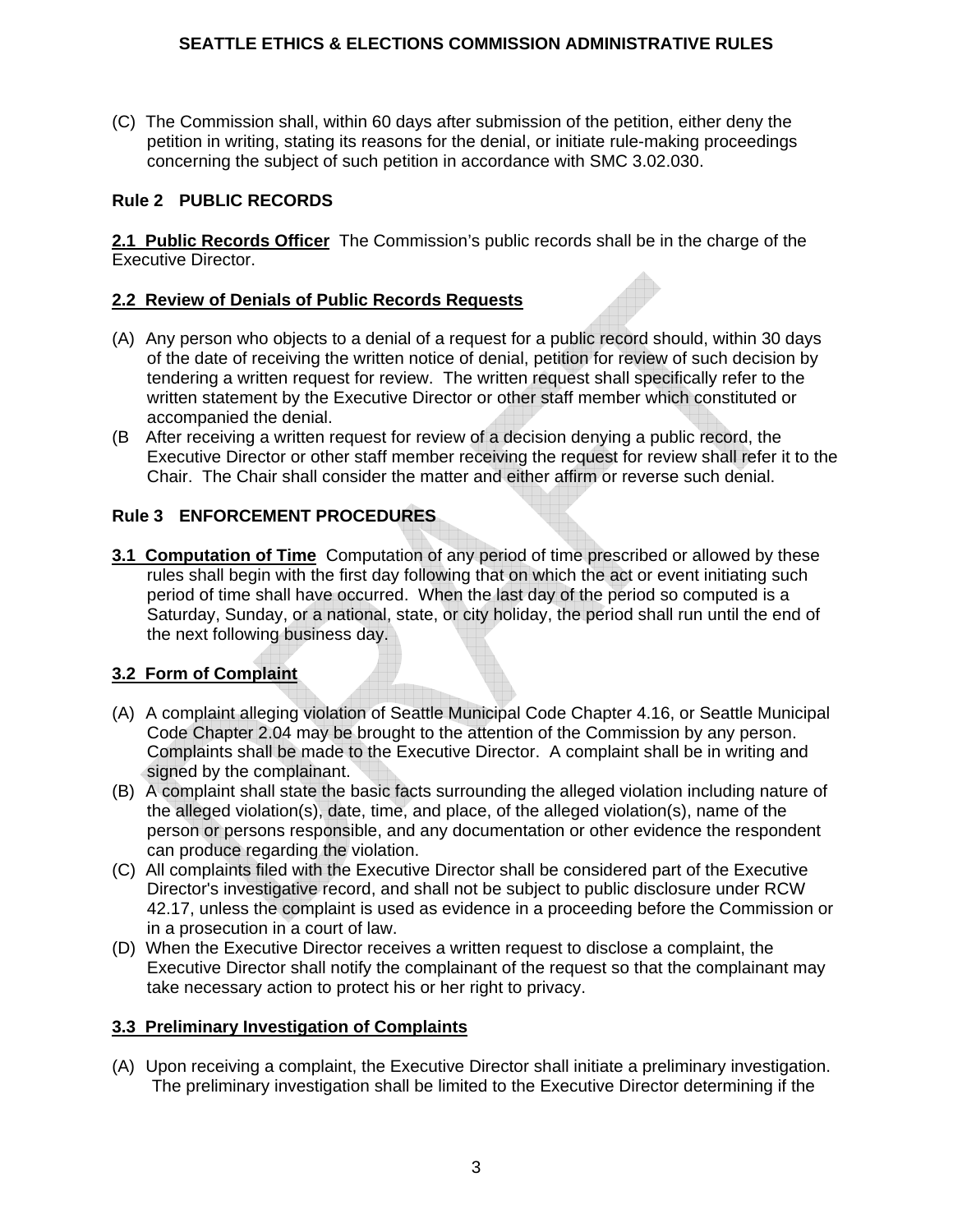complaint on its face, i.e. assuming all facts are true, shows reason to believe SMC Chapter 4.16 or SMC Chapter 2.04 has been violated.

- (B) The Executive Director shall complete the preliminary investigation within 30 days of the Executive Director's receipt of the complaint. The Executive Director may seek an extension of (30) days from the Commission upon showing good cause why the preliminary investigation cannot be completed within the 30 day period.
- **3.4 Dismissal** If the Executive Director determines that a complaint does not on its face present a violation of SMC 4.16 or SMC 2.04, or presents a violation of SMC 4.16 or SMC 2.04, but the violation was inadvertent and minor and was or is being satisfactorily corrected and cured, the Executive Director shall dismiss the complaint by a letter to the complainant stating the reasons for dismissal. The Executive Director shall send a copy of the dismissal letter to the respondent.

## **3.5 Powers and Duties of Executive Director**

- (A) During the course of an investigation, the Executive Director may issue a "demand for information" directed to any person who may possess information which is relevant and material to the investigation. The demand for information shall:
	- (1) Specifically describe the information which is sought; and
	- (2) Set forth a reasonable time and place for the production of the information.
- (B) The demand for information may be personally delivered or sent by certified mail, return receipt requested.
- **3.6 Initiation of Enforcement** If the Executive Director determines through a preliminary investigation that a complaint presents a facial violation of SMC 4.16 or SMC 2.04, the Executive Director shall initiate a full investigation.

# **3.7 Administrative Dismissal**

- (A) If the Executive Director has evidence indicating that there are reasonable grounds to believe a violation of SMC 4.16 or SMC 2.04 has occurred, and either (i) the violation was inadvertent or minor, but not both, or (ii) appropriate actions have already been taken to address the allegedly unlawful conduct, the Executive Director may ask the Commission to direct him or her to administratively dismiss the case. This request shall be made at a Commission meeting. The request shall describe the basis for the Executive Director's reason to believe that a violation occurred, the Code provision the Executive Director has reasonable grounds to believe was violated, and the reason the Executive Director believes the public interest is not served by pursuing the matter, which may include a description of the action taken to address the alleged violation.
- (B) The Commission shall direct the Executive Director either to administratively dismiss the case or deny the request. If the Commission directs the Executive Director to administratively dismiss the case, the Executive Director shall send a letter to the complainant describing the Commission's action and the basis on which the action was taken and send a copy of the letter to the respondent, without the complainant's name or address.

#### **3.8 Initiation of Enforcement Proceeding**

(A) If a full investigation reveals facts and evidence indicating that there are reasonable grounds to believe a violation of SMC 4.16 or SMC 2.04 has occurred, the violation was not inadvertent and minor, and the Commission has not directed the Executive Director to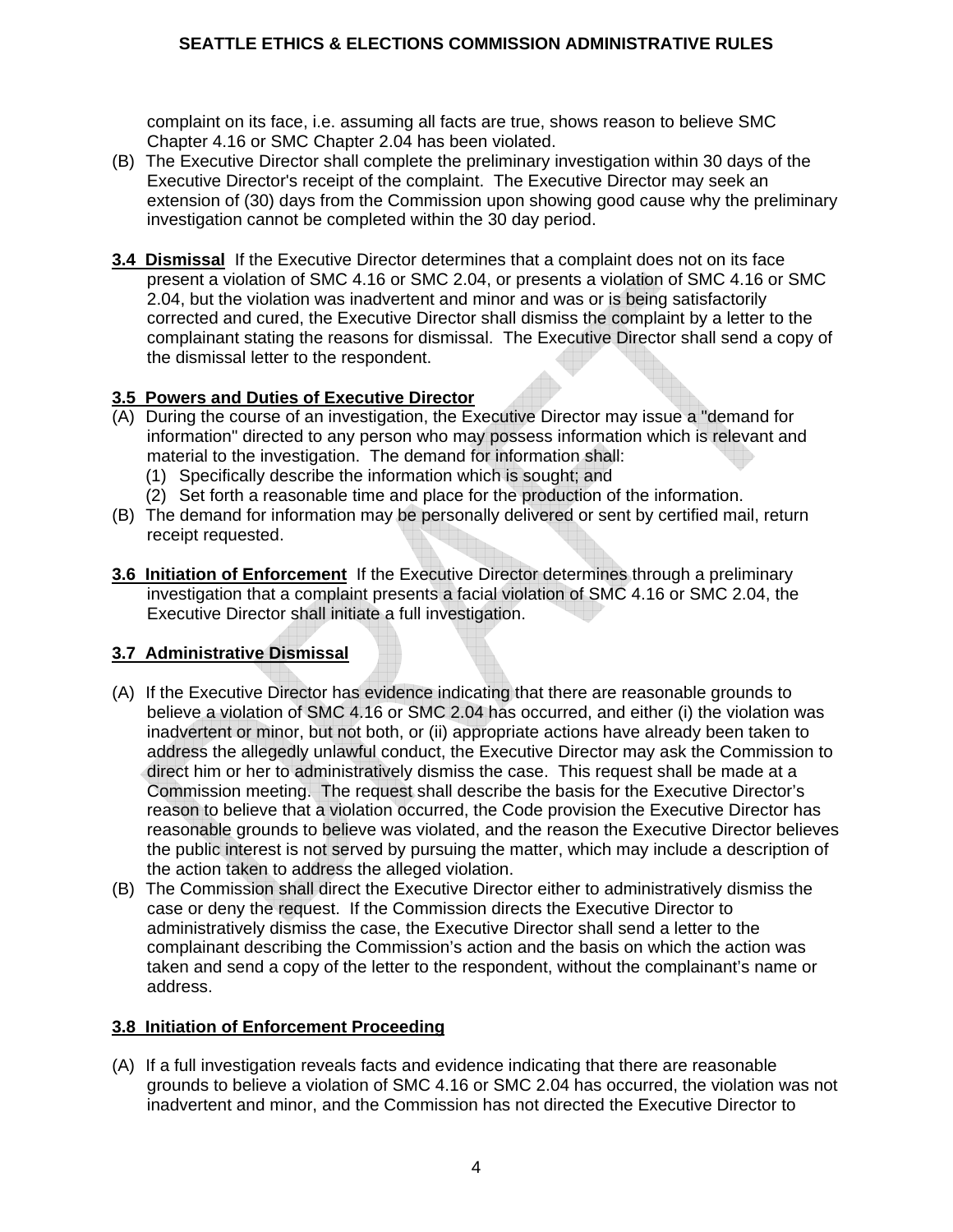administratively dismiss the case, the Executive Director shall schedule an enforcement hearing by forwarding to the Commission and the respondent a charging document and scheduling a hearing.

- (B) The charging document shall state the provisions of SMC 4.16 or 2.04 allegedly violated and shall identify the conduct that constitutes the alleged violations of SMC 4.16 or SMC 2.04.
- (C) If SMC 4.16 is allegedly violated, the Executive Director shall, within 30 days of mailing the charging document, schedule a hearing on the matter before the Commission. For good cause shown, the Commission may allow the Executive Director to schedule the hearing within 60 days of mailing the charging document. The Executive Director shall set the hearing date in his or her discretion, but within 30 days from the date of scheduling.
- (D) If SMC 2.04 is allegedly violated, the Executive Director shall schedule the hearing and the Commission shall make a ruling pursuant to SMC 2.04.075.
- (E) The Executive Director shall provide the respondent, at respondent's request, with copies of all materials to be presented by the Executive Director at the hearing.
- (F) The Executive Director may conduct one or more prehearing conferences with the respondent(s) to facilitate the hearing of the matter by the Commission, to make stipulations of fact or simplify issues, or to develop a recommended settlement of all or part of the charges.

## **3.9 Notice Requirements**

- (A) If SMC 4.16 is allegedly violated, notice shall be given to the respondent at least 20 days prior to a hearing. Respondent may sign a waiver of the 20 days notice, but in no case shall a hearing be held with less than 48 hours notice to the respondent and the public.
- (B) If SMC 2.04 is allegedly violated, the respondent shall be given the maximum practicable notice of the hearing. Public notice of hearings concerning SMC 2.04 shall be made at least 24 hours in advance of such hearing.
- (C) The notice of hearing shall include:
	- (1) A statement of the time, place, and issues to be considered;
	- (2) A statement of the legal authority and jurisdiction under which the hearing is to be held;
	- (3) Reference to the particular sections of the SMC alleged to have been violated.
- (D) The Executive Director shall serve the notice. Notice may be served through the U.S. mail, by personal service, or through regular messenger service to city departments.
- (E) Regardless of the place of hearing listed in the notice of hearing, any hearing originally scheduled in one City facility may be conducted in any other City facility. If the site of the hearing is changed, there must be a notice posted conspicuously on the door of the room where the hearing was originally scheduled, stating the place where the hearing will be held.

# **3.10 Prehearing Motions, Petitions, or Requests**

- (A) All prehearing motions, petitions or requests ("prehearing motions") must be submitted to the Commission and served on all parties to the action at least five business days before the scheduled hearing or the scheduled meeting at which the prehearing motion shall be decided. All prehearing motions shall be in writing, and will ordinarily be decided without oral argument. Motions must include the material facts on which the prehearing motion is based, the legal grounds that support the prehearing motion and the request for relief.
- (B) Prehearing motions shall be granted only for good cause.
- (C) The Commission shall issue an order granting or denying the prehearing motion.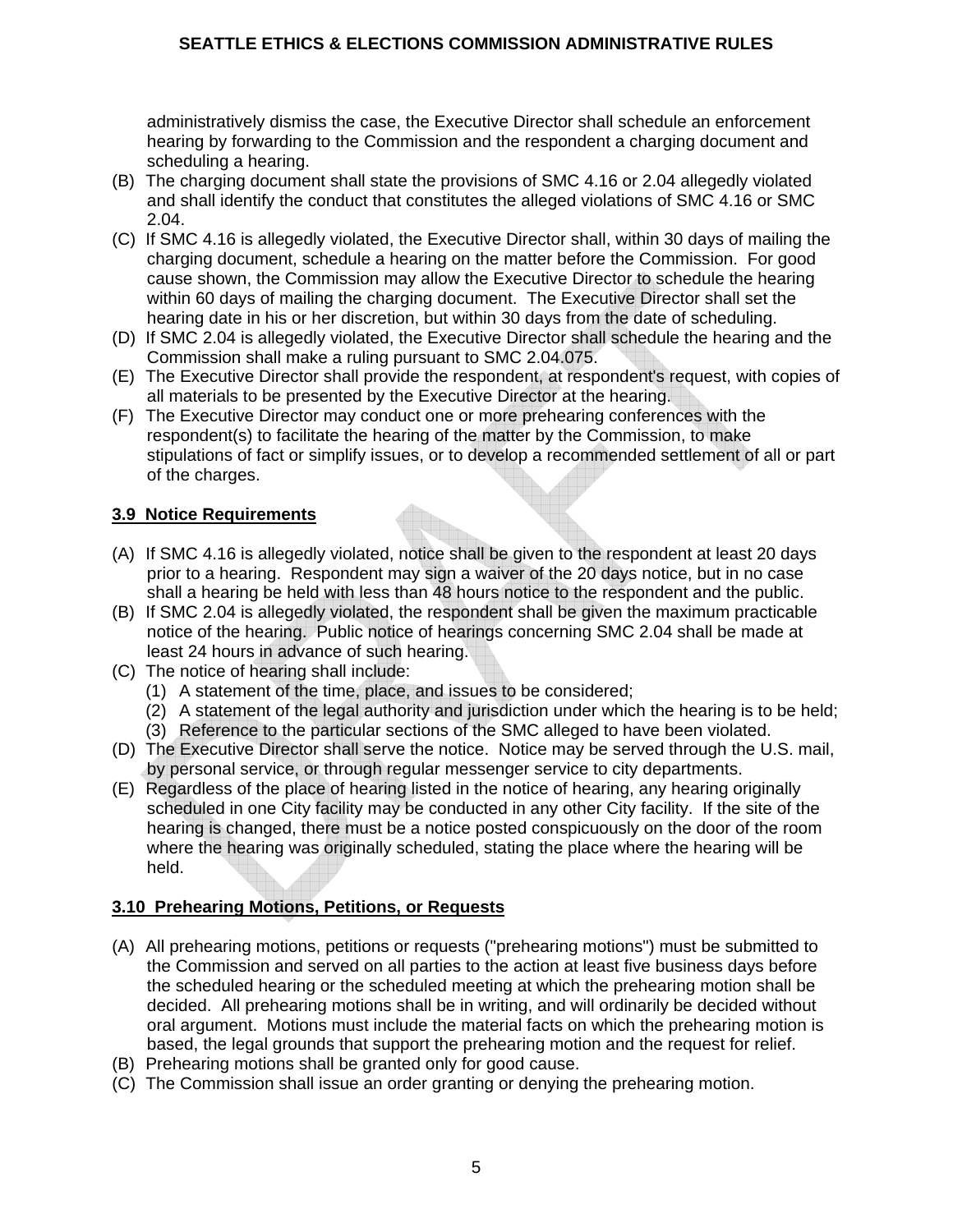## **3.11 Dispositive and Non-Dispositive Prehearing Motions**

- (A) Dispositive Prehearing Motions
	- (1) Dispositive prehearing motions are those prehearing motions that if granted would result in dismissing the charges or otherwise terminating the proceeding before the Commission.
	- (2) Upon receipt of a dispositive prehearing motion, the Executive Director shall promptly transmit the motion to the Commission members and shall poll the members of the Commission who can be reached and report the result to the parties at least 24 hours before the Commission meeting at which the motion will be decided;
	- (3) If the Executive Director or other party who opposes a dispositive motion responds to the motion at least 48 hours before the Commission meeting at which the motion will be decided, the Executive Director will transmit the response to the Commission before conducting the poll. Response to a dispositive motion may be submitted anytime prior to the beginning of the Commission meeting at which the motion will be decided, unless the Chair permits a later filing.
- (B) Non-dispositive Prehearing Motions
	- (1) Non-dispositive prehearing motions are those prehearing motions that, if granted, would not result in dismissing the charges or otherwise terminating the proceeding before the Commission.
	- (2) Upon receipt of a non-dispositive prehearing motion, the Executive Director shall promptly convey the motion to the Commission Chair who may decide the motion or may hold the motion for decision by the Commission or the Chair at the Commission meeting.
	- (3) A ruling on a non-dispositive motion is interlocutory and therefore not immediately appealable.

#### **3.12 Recommendations for Settlement**

- The following procedures are available for informal dispute resolution that may make elaborate proceedings under SMC 3.02 and these rules unnecessary.
- (A) Any person whose interest in a matter before the Commission may be resolved by settlement shall communicate his or her request to the Executive Director, setting forth all pertinent facts and the desired remedy. If the Executive Director requires additional information to resolve the matter informally, the Executive Director shall promptly provide to the person seeking relief an opportunity to supply such information. Settlement negotiations shall be informal and without prejudice to rights of a participant in the negotiations.
- (B) When the Executive Director and respondent agree that some or all of the facts are uncontested, a stipulation of the facts is reached, the Executive Director is responsible for providing a written description of the recommended resolution or stipulation to the person(s) involved.
- (C) If settlement of an enforcement hearing may be accomplished by informal negotiation, negotiations shall be concluded by:
	- (1) Stipulation of facts of the parties; or
	- (2) Stipulation of the parties; or
	- (3) Withdrawal by the Executive Director of the action which is the subject matter of the enforcement hearing.
- (D) Any proposed stipulation shall be in writing and signed by each party to the stipulation or his or her representative. The stipulation shall be recited on the record at the hearing. The Commission has the option of accepting, rejecting, or modifying the proposed stipulation or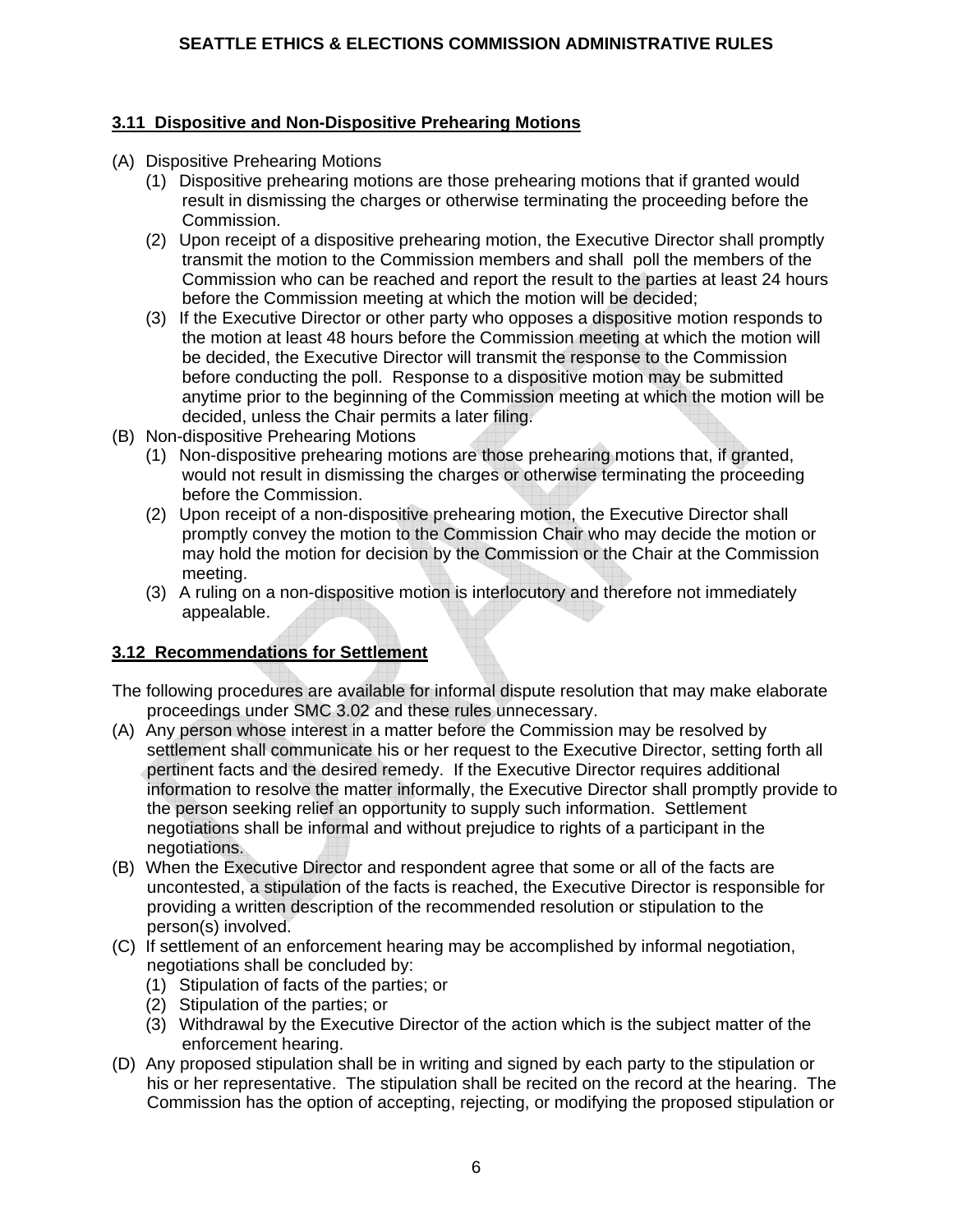asking for additional facts to be presented. If the Commission accepts the stipulation or modifies the stipulation with the agreement of the opposing party, the Commission shall enter an order in conformity with the terms of the stipulation. If the Commission rejects the stipulation or the respondent does not agree to the Commission's proposed modifications to the stipulation, then the parties are not bound by the stipulation, and a hearing shall be held in which the rejected stipulation shall not be considered as evidence. If the Commission requests that additional facts be presented, the matter shall be referred to the Executive Director for further investigation.

- (E) All proposed stipulations must include the following provisions:
	- (1) "This agreement is binding on all parties, their heirs, successors, and assigns;"
	- (2) "This agreement shall constitute the whole agreement between the parties;"
	- (3) "The parties agree that, if this agreement is rejected by the Commission, the respondent(s) agrees to waive any challenges to the Commission subsequently presiding over a hearing on this matter;"
	- (4) "If the respondent(s) breaches this agreement, the Commission may impose sanctions for each violation identified by the Executive Director in the agreement.
- (F) If multiple respondents are involved, and not all respondents desire settlement, the cases of the respondents wishing to settle shall be severed from the cases of the respondents not wishing to settle. Settlements in such instances should be presented to the Commission. Fact-finding in the cases of the non-settling respondents shall be conducted by the Hearing Examiner.

#### **3.13 Referrals to the Hearing Examiner**

- (A) The Commission may, at its discretion, delegate fact finding to the Office of the Hearing Examiner.
- (B) Whenever a hearing is delegated to the Hearing Examiner, the hearing examiner's duties shall be limited to making findings of fact. The Commission reserves to itself the duty of applying the law to the facts independently found by the Hearing Examiner.

#### **3.14 Enforcement Hearing**

- (A) In some situations more than one complaint may be filed with regard to a single alleged violation of a Commission administered ordinance. Where practical, feasible, and consistent with ordinance requirements, the Chair may consolidate for hearing complaints filed with regard to a single transaction alleged to be in violation of the ordinance. The respondent or the Executive Director may request or bring to the attention of the Chair the need for consolidation.
- (B) The format for an enforcement hearing will be of an informal nature yet designed so that the evidence and facts relevant to a particular proceeding will become most readily and efficiently available to the Commission. An enforcement hearing shall include, but not be limited to, the following elements:
	- (1) A brief introductory statement by the Chair;
	- (2) Presentation of the charging document and supporting evidence by the Executive Director;
	- (3) Response to the charges by the respondent.
- For good cause, the order of presentation of evidence may be altered.
- (C) Pursuant to SMC 4.16.090(G), all enforcement hearings shall be conducted as though they were "contested cases" hearings under the Administrative Code, Seattle Municipal Code Chapter 3.02 (Ordinance 102228) and according to the Commission's rules and regulations.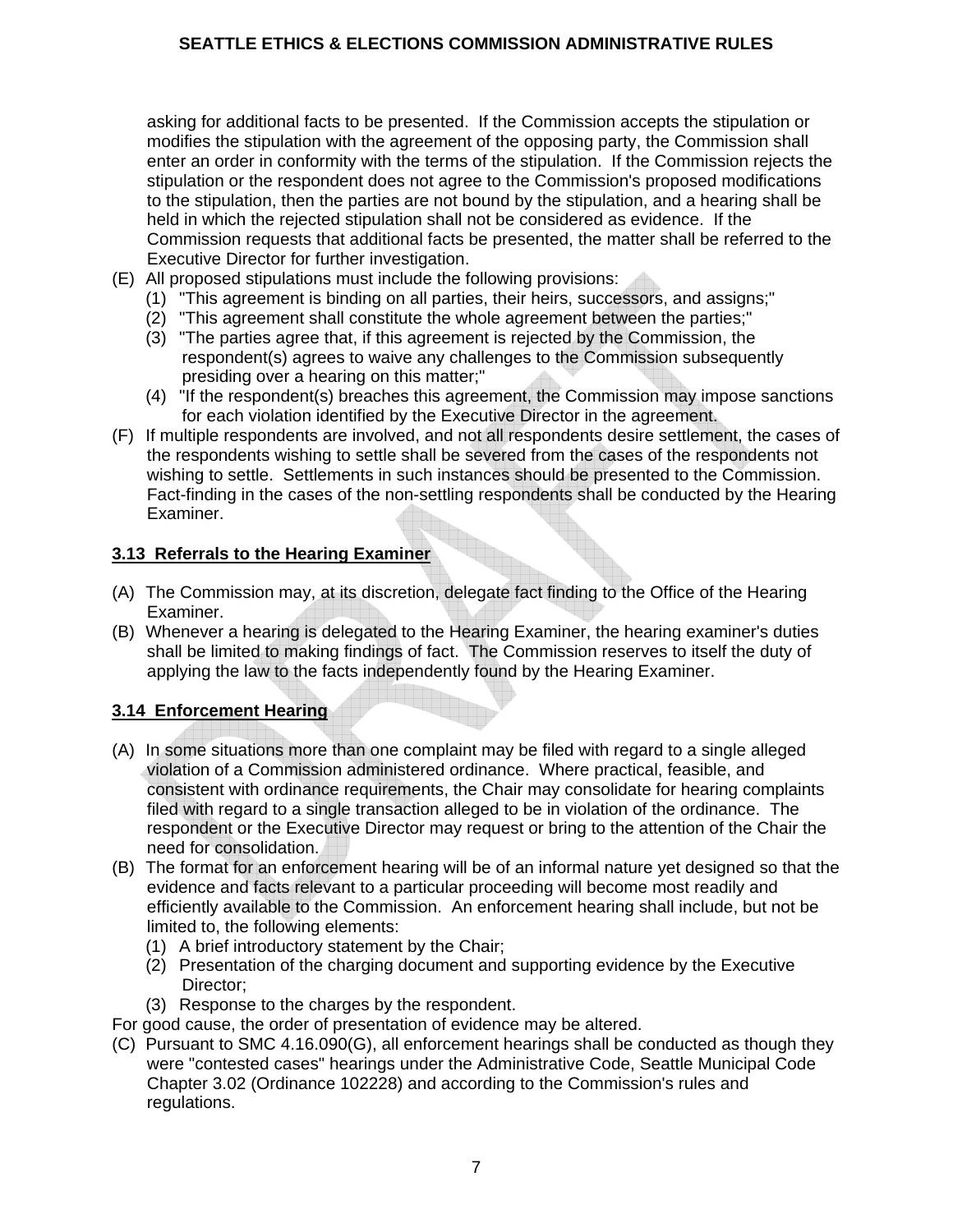- (D) All enforcement hearings involving the following persons shall be open to the public:
	- (1) Alleged Code of Ethics violations in which the following are respondents:
		- (a) City elected officials,
		- (b) Deputy Mayor,
		- (c) heads of departments and Executive Department offices,
		- (d) members of boards and commissions,
		- (e) City employees represented by unions that have not signed an agreement to permit employees to request closed hearings,

 (Employees not listed above who are charged with a Code of Ethics violation may request a closed hearing, pursuant to SMC chapter 4.16.)

- (2) All alleged Elections Code violations.
- (E) Unless directed otherwise by the Chair, each party to the enforcement hearing shall submit to the Commission at the enforcement hearing a proposed written determination that comports with the requirements of Rule 3.23.
- **3.15 Oath** All testimony before the Commission shall be taken under oath or affirmation, administered by the presiding official.

# **3.16 Presiding Officials**

- (A) The Chair shall preside over all hearings. If the Chair is absent or disqualified, the Chair may designate, in writing, any member of the Commission to preside as the Chair.
- (B) The Commission has the duty to conduct fair and impartial hearings, to take all necessary action to avoid delay in the disposition of the proceedings, and to maintain order. The Chair or his or her designate shall have all powers necessary to that end, including the following:
	- (1) Administering oaths and affirmations;
	- (2) Issuing subpoenas;
	- (3) Ruling on offers of proof and receiving evidence;
	- (4) Regulating the course of hearings and the conduct of parties and their agents;
	- (5) Considering and ruling on all procedural and other motions appropriate to the proceedings;
	- (6) Making and issuing written determinations.
- (C) In the performance of adjudicative functions, the Commission shall not be responsible to or subject to the supervision or direction of any elected official, officer, employee, or agent of any municipal department.
- (D) Any Commission member may, on his or her own initiative, enter an order disqualifying him or herself in the event of a conflict of interest, bias or prejudice, or the appearance thereof.
- (E) A complainant or respondent may file an affidavit, which is a sworn statement in writing and under oath, stating that a fair and impartial hearing cannot be had by reason of the conflict of interest, bias, or prejudice of a Commission member. The affidavit must set forth facts and reasons for the belief that the conflict of interest, bias, or prejudice exists. The affidavit shall be filed not less than 24 hours before the hearing, unless good cause is shown, and in any case before the commencement of the hearing. The Chair shall rule on the affidavit prior to making any other ruling and prior to the hearing.

# **3.17 Time Limit on Oral Testimony**

(A) The Chair may impose time limitations on oral testimony as necessary to expedite proceedings and avoid continuation of a hearing. The Chair will provide as much advance notice as is practicable when time limits are imposed.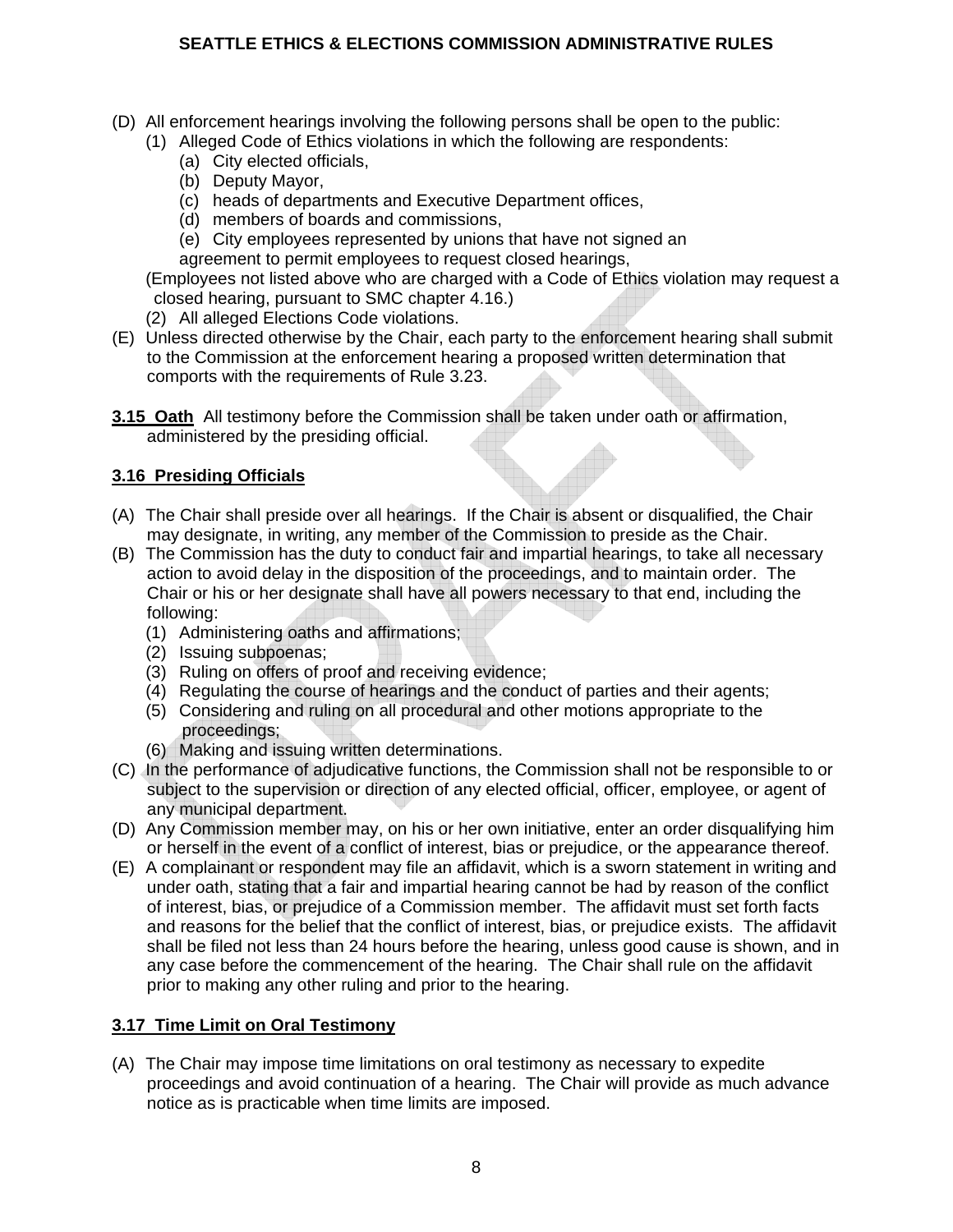- (B) If the parties are unable to present their arguments and testimony within the allotted time, they may request of the Chair an opportunity to submit written materials after the close of the hearing.
- **3.18 Rights of Parties** Every party shall have the right of due notice, presentation of evidence, objection, motion, argument, and all other rights essential to a fair hearing. Crossexamination shall be permitted as is necessary for a full disclosure of the facts.

## **3.19 Role of Complainant**

- (A) When a complaint has been filed with the Executive Director, neither the complainant nor any other person shall have special standing to participate or intervene in the investigation or consideration of the complaint by the Commission.
- (B) The complainant or any other person may submit documentary evidence and/or written factual or legal statements to the Executive Director prior to the hearing to be used at the hearing in the discretion of the Executive Director. The complainant or any other person wishing to be heard in a contested case hearing may request permission of the Chair in advance of such hearing, and the Chair may grant such person a reasonable opportunity to be heard on factual or legal issues before the Commission.

## **3.20 Ex Parte Communications**

- (A) A member of the Commission may not communicate, directly or indirectly, regarding any issue in the proceeding other than communications necessary to procedural aspects of maintaining an orderly process with any party or any person employed by the agency without notice and opportunity for all parties to participate, except as provided in this subsection:
	- (1) Any Commission member may receive aid from legal counsel who have not participated in investigation or prosecution;
	- (2) Commission members may communicate with other employees or consultants of the agency who have not participated in the proceeding in any manner, and who are not engaged in any investigative or prosecutorial function in the same or a factually related case.
- (B) Unless required for the disposition of ex parte matters specifically authorized by statute or unless necessary to procedural aspects of maintaining an orderly process, a Commission member may not communicate, directly or indirectly, regarding any issue in the proceeding, with any person not employed by the agency who has a direct or indirect interest in the outcome of the proceeding, without notice and opportunity for all parties to participate.
- (C) Unless necessary to procedural aspects of maintaining an orderly process, persons to whom a Commission member may not communicate under subsection (A) and (B) of this section may not communicate with presiding officers without notice and opportunity for all parties to participate.
- (D) If, before serving as a Commission member in an adjudicative proceeding, a person receives an ex parte communication that could not properly be received while serving, the person, promptly after starting to serve, shall disclose the communication in the manner prescribed in subsection (E) of this section.
- (E) A Commission member who receives an ex parte communication in violation of this section shall place on the record of the pending matter all written communications received, all written responses to the communications, and a memorandum stating the substance of all oral communications received, all responses made, and the identity of each person from whom the Commission member received an ex parte communication. The Commission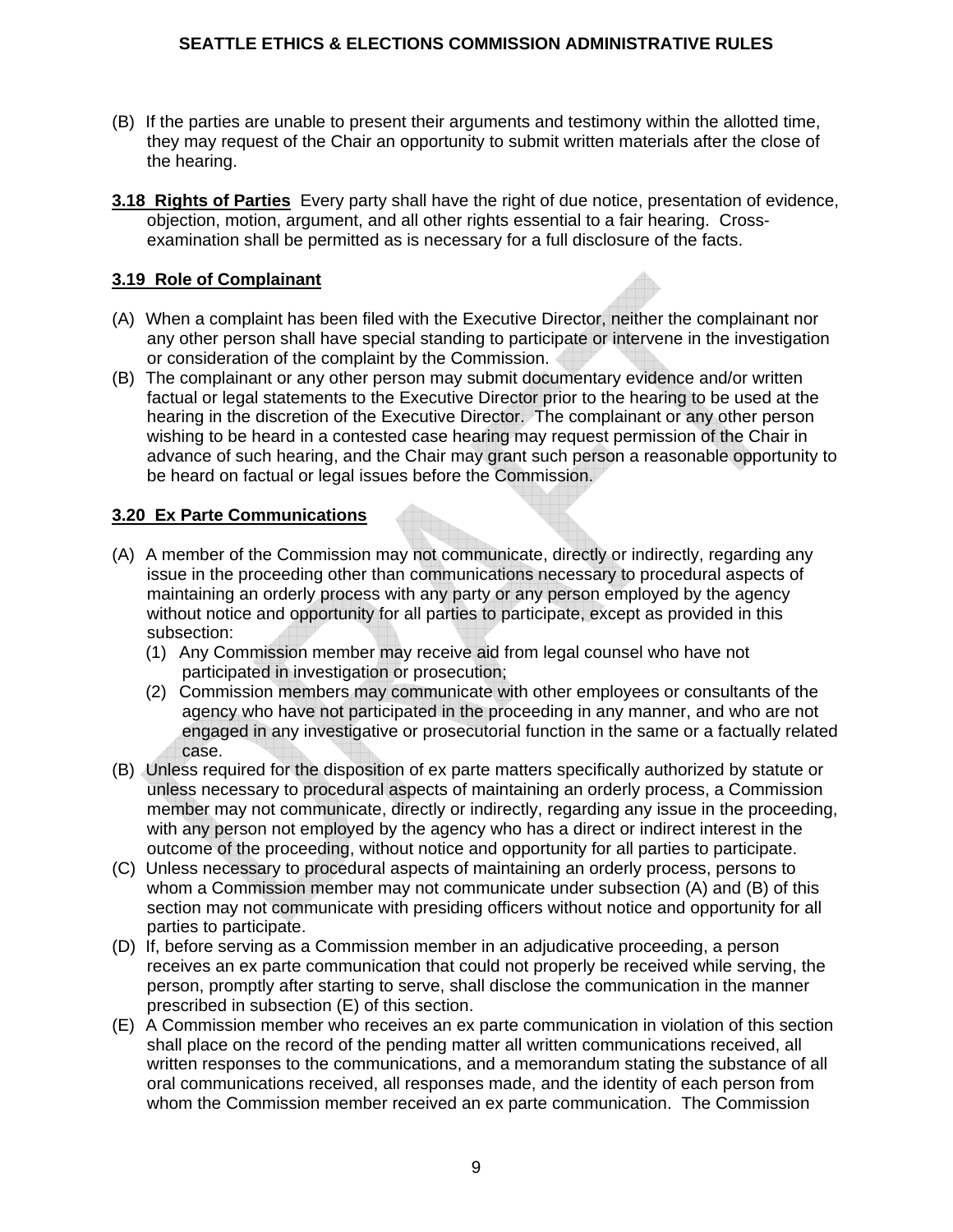member shall advise all parties that these matters have been placed on the record. Upon request made within ten days after notice of the ex parte communication, any party desiring to rebut the communication shall be allowed to place a written rebuttal statement on the record. Portions of the record pertaining to ex pate communications or rebuttal statements do not constitute evidence if any fact at issue in the matter unless a party moves the admission of any portion of the record for purposes of establishing a fact at issue and that portion is admitted.

(F) If necessary to eliminate the effect of an ex parte communication received in violation of this section, a Commission member who receives the communication may be disqualified, and the portions of the record pertaining to the communication may be sealed by protective order.

## **3.21 Content of Record**

- (A) The record of a hearing conducted by the Commission shall include:
	- (1) Notices of all proceedings;
	- (2) Any prehearing order;
	- (3) Any motions, pleadings, briefs, petitions, requests, and intermediate rulings;
	- (4) Evidence received or considered;
	- (5) A statement of matters officially noticed;
	- (6) Proffers of proof and objections and rulings thereon;
	- (7) Proposed findings, requested orders, and exceptions;
	- (8) The recording prepared at the hearing, together with any transcript of all or part of the hearing considered before final disposition of the proceeding;
	- (9) Any final order, initial order, or order on reconsideration;
	- (10) Matters placed on the record after an ex parte communication.
- (B) Except to the extent that this rule or another rule provides otherwise, the hearing record constitutes the exclusive basis for Commission action in adjudicative proceedings and for judicial review of adjudicative proceedings.
- **3.22 Determination Time Requirement** The written determination of the Commission shall be made within seven days of the hearing, PROVIDED that the Commission may extend the issuance of its determination to no later than fourteen days from the date of hearing in cases found by the Commission to require additional time, after notice to the respondent.

# **3.23 Content of Determination**

A determination shall include a statement of the following:

- (A) The nature and background of the proceeding;
- (B) Findings of fact including both ultimate facts and basic or underlying facts supporting the findings. The findings shall be based exclusively on the evidence presented in the hearing, including the Executive Director's report of investigation or charging document, and those matters officially noticed. The findings shall consist of a concise statement of each fact found upon each contested issue of fact;
- (C) A determination of whether the ordinance has been violated, the acts or omissions to act which constituted a violation, and the specific section or sections of the ordinance which those acts or omissions violated;
- (D) Any recommendation for disciplinary action to be imposed by an appropriate City authority pursuant to SMC 4.16.090(H) or any sanction imposed by SMC 4.16.100.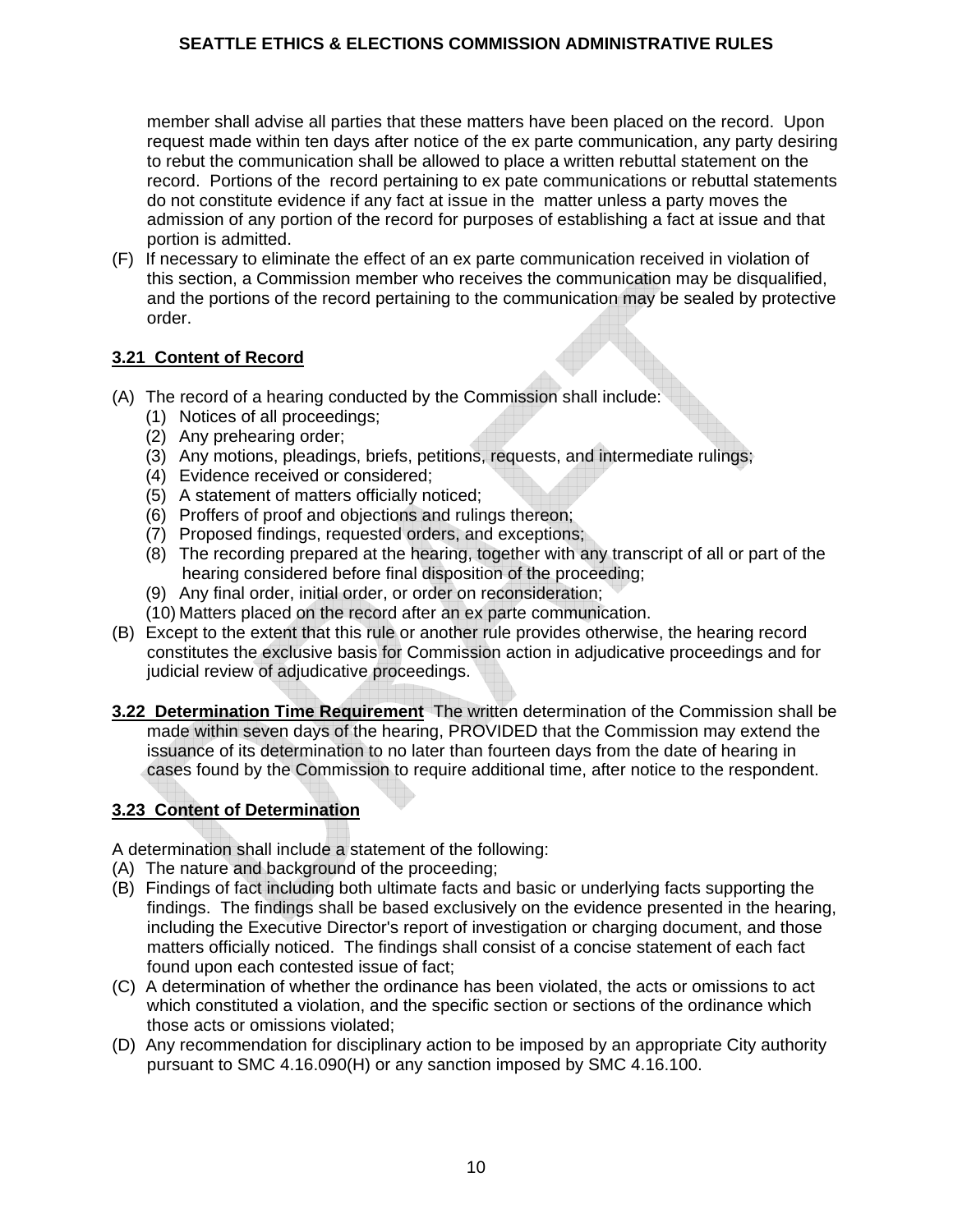- **3.24 Transmittal of Determination** Upon a determination that the ordinance has been violated, and that disciplinary action should be taken, the determination shall forthwith be transmitted to the employee's department head, or other appropriate City authority, informing such City authority of the provisions of SMC 4.16.090(H) and requesting a written report within fourteen days of the disciplinary action taken.
- **3.25 Disclosure of Determination** The determination of the Commission is a public record and shall be available for public review. Copies of each determination shall be available to any person upon payment of charges designated by City ordinance.
- **3.26 Disposition & Transmittal of Case Record** The case record including all evidence and exhibits shall be retained in the offices of the Commission, or in the offices of the City Attorney during the pendency of an action brought by the City Attorney. If a determination is made that there has been no violation of the ordinance, original documents produced as exhibits shall be returned to the person producing each such document, and a copy, abstract, summary, or other memorandum of the nature and content of the document shall replace the document in the case record.
- **3.27 Citation of Cases** Whenever referencing any determination or order made by the Commission, that determination or order shall be cited as follows: In the Matter of [Respondent's Surname], (S.E.E.C. [year]).

## **Rule 4 APPEALS**

- (A) Upon the written request of a party aggrieved by the Executive Director's decision to dismiss a complaint, or to impose late-filing penalties under SMC 2.04.330, the action may be reviewed by the Commission.
- (B) An appeal of a dismissal shall be served at the Commission's office no later than 21 days after the date of mailing the decision of which review is sought.
- (C) An appeal of late-filing penalties shall be served at the Commission's office no later than 14 days after the date of mailing the decision of which review is sought.
- (D) A request for review shall state the grounds therefor, and shall be no longer than twelve 8- 1/2" x 11" double-spaced pages in length with margins of at least 1" on every side, and no more than 12 characters per inch.
- (E) When an appeal is filed, the Executive Director's decision shall not be final until the Commission has acted on the appeal.
- (F) The Commission shall act on the request at the next meeting at which it may be practicable by:
	- (1) deciding whether to review the Executive Director's decision; and
	- (2) if it decides to do so, either affirming, reversing, or amending the decision.
- (G) In reviewing the Executive Director's decision, the Commission shall base its review on whether the Executive Director had a rational basis for the decision, and shall only reverse or amend a decision to the extent that a rational basis is lacking.

#### **Rule 5 ADVISORY OPINIONS**

(A) Any person subject to or affected by the Commission-administered ordinances may request a written advisory opinion. The request should be in writing and should explain all the pertinent facts and circumstances. Advisory opinions are intended to assist the person seeking advice and to guide future conduct. The Commission retains sole discretion to determine in which cases it will issue an advisory opinion. Factors the Commission may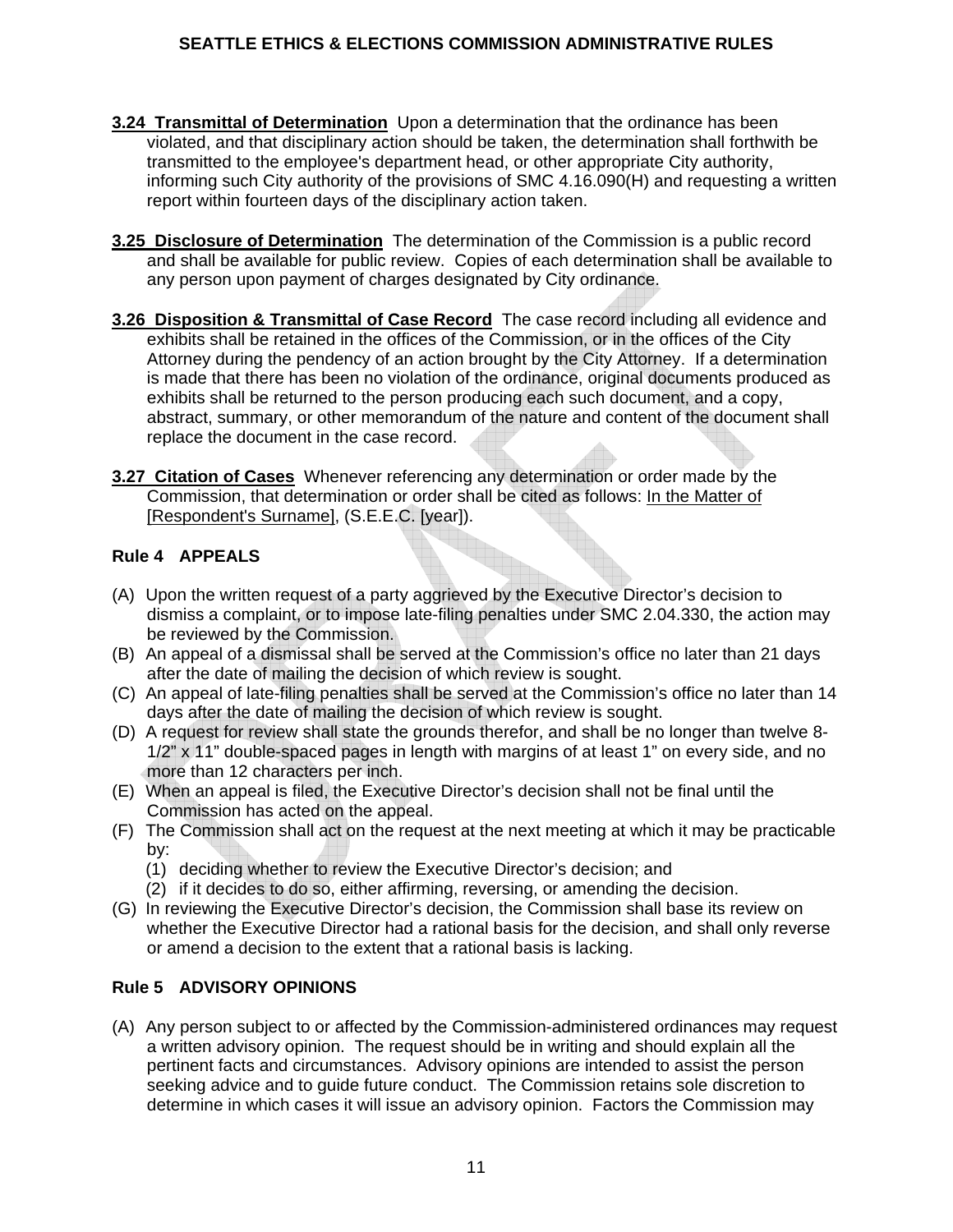consider when determining whether to issue an opinion include, but are not limited to, whether the issue presented is one of general application, one that has not recently been addressed by the Commission, or one that is likely to be the subject of controversy or dispute. Abstracts of Commission opinions or the full text of Commission opinions are available on the Commission's web site.

- (B) The Commission shall consider draft Commission opinions prepared by the Executive Director as soon as is practicable. The Commission may decline to issue the advisory opinion or, by vote, approve or modify the opinion.
- (C) Advisory opinions issued by the Commission shall be designated as follows: Advisory Opinion [year – number].

#### **Rule 6 PROCEDURES FOR MODIFICATION OF REPORTING ECONOMIC INTEREST STATEMENTS**

**6.1 Statement of Policy** Pursuant to SMC 4.16.080(B)(3), the Commission may suspend or modify any of the reporting requirements of SMC 4.16.080 in particular cases. The Commission will expeditiously handle requests to suspend or modify the reporting requirement.

#### **6.2 Request To Suspend or Modify Personal Financial Disclosure Reporting**

- (A) Any officer or employee whose position has been designated by rule to complete a financial interest statement may submit a written request to the Commission to suspend or modify the reporting requirement.
- (B) The request must be filed in the Commission Office at least ten days before the last regularly scheduled Commission meeting before the April 15 filing deadline. An officer or employee who does not timely file a written request is deemed to have waived any right to suspension or modification.
- (C) The Commission may accept reporting modifications of reporting personal finances granted by the Washington State Public Disclosure Commission to City officers who are required to file such statements with the State and with the City and who file a request with the Commission pursuant to this rule.

#### **6.3 Hearing To Suspend or Modify**

- (A) The Chair shall have the authority to: (1) administer oaths and affirmations; (2) rule on all procedural matters and objections; and (3) rule on offers of proof and receive relevant evidence.
- (B) Commission members shall have the authority to question the requesting officer or employee and witnesses, to develop any facts deemed necessary to fairly and adequately decide the issues.

#### **6.4 Hearing By Affidavit or Sworn Statement**

- (A) An officer or employee may choose to waive an appearance at a hearing conducted pursuant to these regulations.
- (B) If the officer or employee waives an appearance, the officer or employee shall submit to the Commission a written, sworn statement explaining the basis for his or her request to modify or suspend the reporting requirements.
- (C) The Commission shall decide the issues in the same manner as if an appearance were made, provided that if the Commission is unable to reach a conclusion due to insufficient evidence, it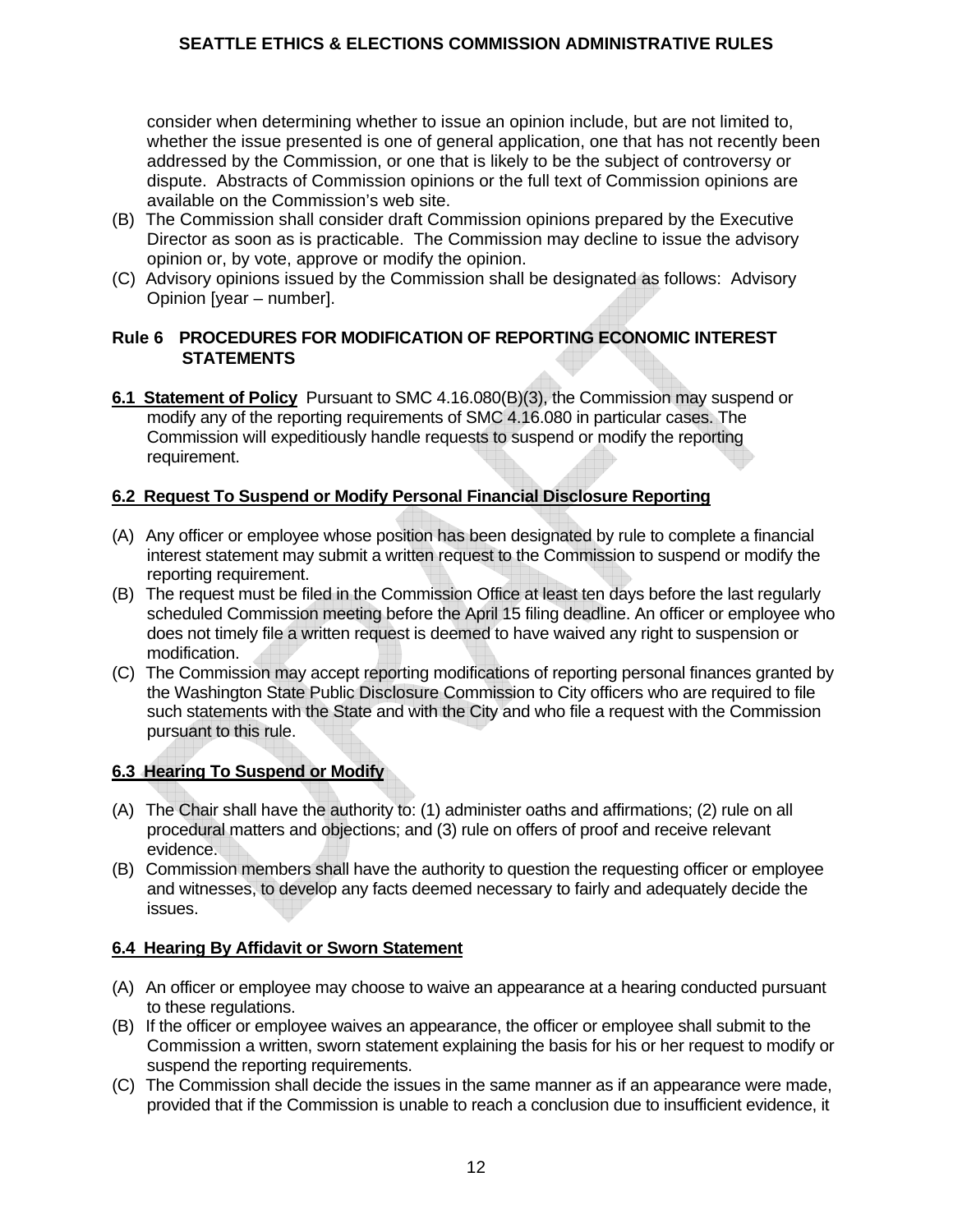may adjourn the hearing to gather more evidence, or it may deny the request. If the Commission adjourns the hearing, it may grant a temporary suspension of reporting requirements until the decision to grant or deny the exemption is finalized by formal action of the Commission.

**6.5 Hearing Record** The request for suspension or modification and all evidence presented at hearing shall constitute the hearing record.

### **6.6 Possible Qualifications for Reporting Modification**

- Any of the following may be considered possible qualifications for a reporting modification under SMC 4.16.080 pursuant to these regulations:
- (A) Reporting any of the information required by SMC 4.16.080, if public disclosure would violate any legally recognizable confidential relationship.
- (B) Reporting any of the information for members of the immediate family of a City officer or employee, if such information relates to a financial interest held by such member under a bona fide separate property agreement, or other bona fide separate status, and such financial interest does not constitute a present or prospective source of income to such City officer or employee or to any other person who is dependent upon such City officer or employee for support in whole or in part.
- (C) Reporting any other matter which would constitute an unreasonable hardship in a given case, where the interest in question would present no actual or potential conflict with the proper performance of the duties of the position held.

## **Rule 7 PROCEDURES FOR IDENTIFYING OFFICERS AND EMPLOYEES WHO MUST FILE FINANCIAL INTERESTS STATEMENTS UNDER SMC 4.16.080**

- (A) In December of each year, the Commission shall submit a request to the Mayor, the City Attorney, the City Auditor and each Department Head to identify City officers and employees who must file Statements of Financial Interests under SMC 4.16.080.
- (B) Department heads shall submit to the Commission the list of their department's filers no later than January 15.
- (C) At its February meeting, the Commission shall hold a public hearing and adopt a rule that identifies the positions and names of the City officers and employees who must file financial interest statements by April 15 of that year, for the previous year. Following the February meeting, the Commission shall send to the staff for each board or commission required to file and to each department personnel representative a copy of the list of positions and names of officers and employees required to file. Completed forms may be returned to the board or commission staff, the department personnel representative or directly to the Commission, at the officer or employee's discretion.
- (D) The phrase "decision-making authority" used in SMC 4.16.080.B.1 means the authority to make a decision that has a direct impact on the final act of purchasing or contracting. Examples of "decision-making authority" include, but are not limited to, drafting specifications for equipment to be purchased or for a contractor selection process, drafting the scope of work for a contract proposal, selecting a vendor from a blanket contract or as a sole source from whom a purchase will be made, participating in a selection panel that reviews responses to requests for proposal, and selecting a product that will be purchased.

 These rules were adopted by the Seattle Ethics and Elections Commission at a regularly scheduled meeting held on \_\_\_\_\_\_\_\_\_\_, 2007 and will be effective on the date they are filed with the City Clerk. The Commission members voting on this action were: